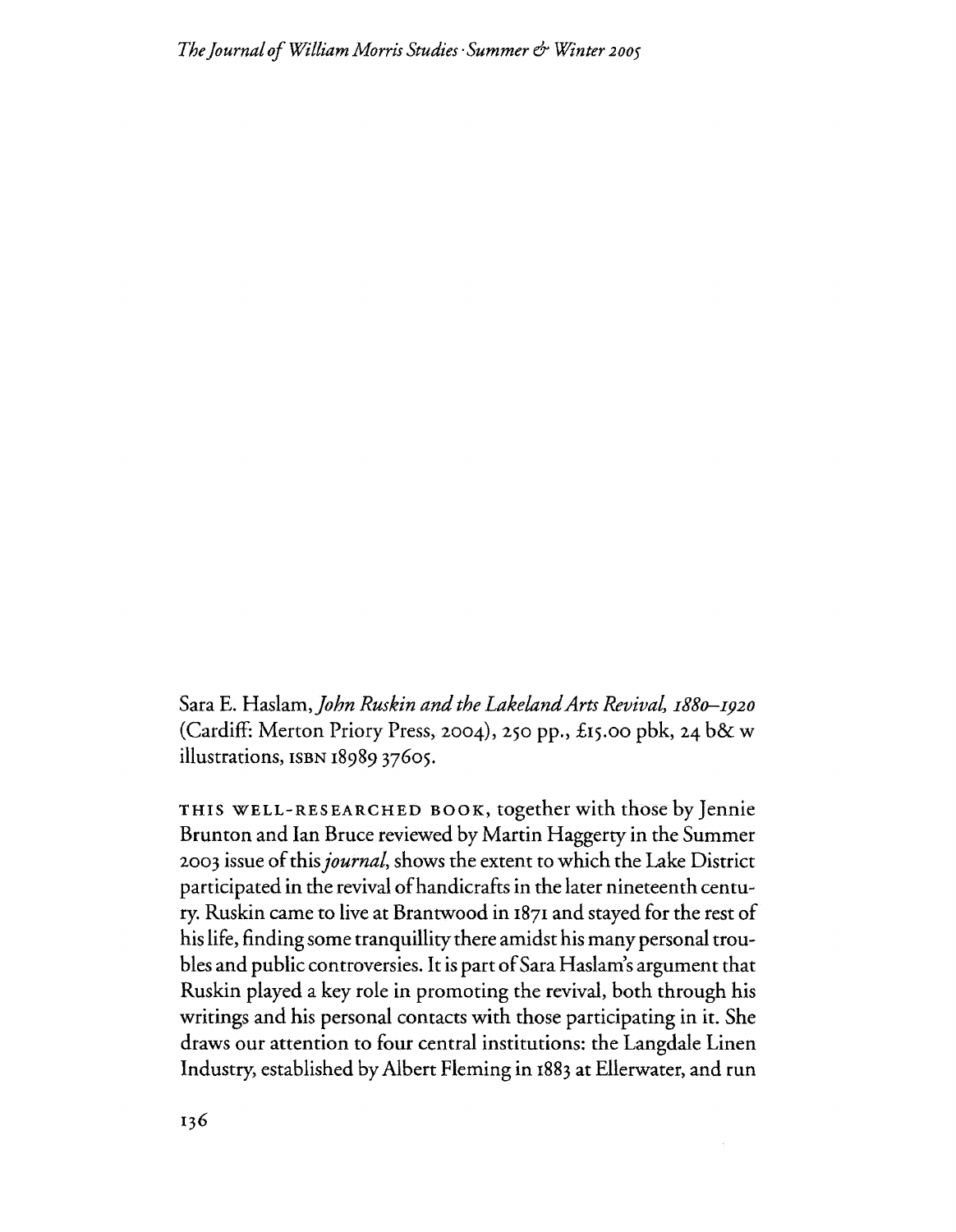in succession by two remarkable crattswomen, Marian Twelves and Elizabeth Pepper; the Keswick School ofIndustrialArts established by Canon Hardwicke Rawnsley and his wife Edith in the same year; Arthur Simpson's workshop in Kendal from 1885, known for 1906 as The Handicrafts, which became the largest in scale of these businesses; and Annie Garnett's The Spinnery, originally called the Windermere Industry, in Bowness-on-Windermere from 1891 - the year in which another disciple,W G. Collingwood, published *TheArt Teaching of John Ruskin.* She also discusses, more briefly, the work of the architect Dan Gibson and the landscape- and garden-designer Thomas Mawson.This enables her make the challenging claim that by 1900 'south Lakeland's receptiveness to Ruskin's teachings' had created 'a concentration ofhandcraft workers probably larger than in any other region ofEngland' (p. 133).

The twelve main chapters of the book substantiate this claim by giving details of the four enterprises and those who ran them, who all come across in their differing ways as dedicated and creative people in whose lives Ruskin and his ideas played a significant role. I particular. ly enjoyed the account of Marian Twelves, Fleming's housekeeper, who taught herself the craft of spinning, on which much of the revival was to be based; no easy task, as she recalled later, when neither she nor those about her had any 'technical knowledge as to why the wheels could turn the wrong way – bands fly off for no apparent reason – and yarn twist itself into innumerable kinks instead of winding itself in a orderly manner on the bobbin' (quoted p. 19). I was also impressed by what I learned of the work of Arthur Simpson, including the illustrated carved wooden panel *Iris,* which won a gold medal at the Paris Exhibition in 1913; he evidently contributed commissioned work to numerous churches throughout the area. Bywriting this book- based on an academic thesis but by no means written in academic jargon --Sara Haslam has provided a fine example of the kind of valuable research that can be done in a specific area with a well-chosen focus.

Haslam's book does raise one problem, however, and that concerns the relation ofwhat she describes in Lakeland to the Arts and Crafts movement as a whole. She admits that some of the protagonists best known in that movement did work in the Lake District, but places their contributions in a separate chapter at the end of her book entitled 'Other Developments'. Here we encounter Morris and Company,